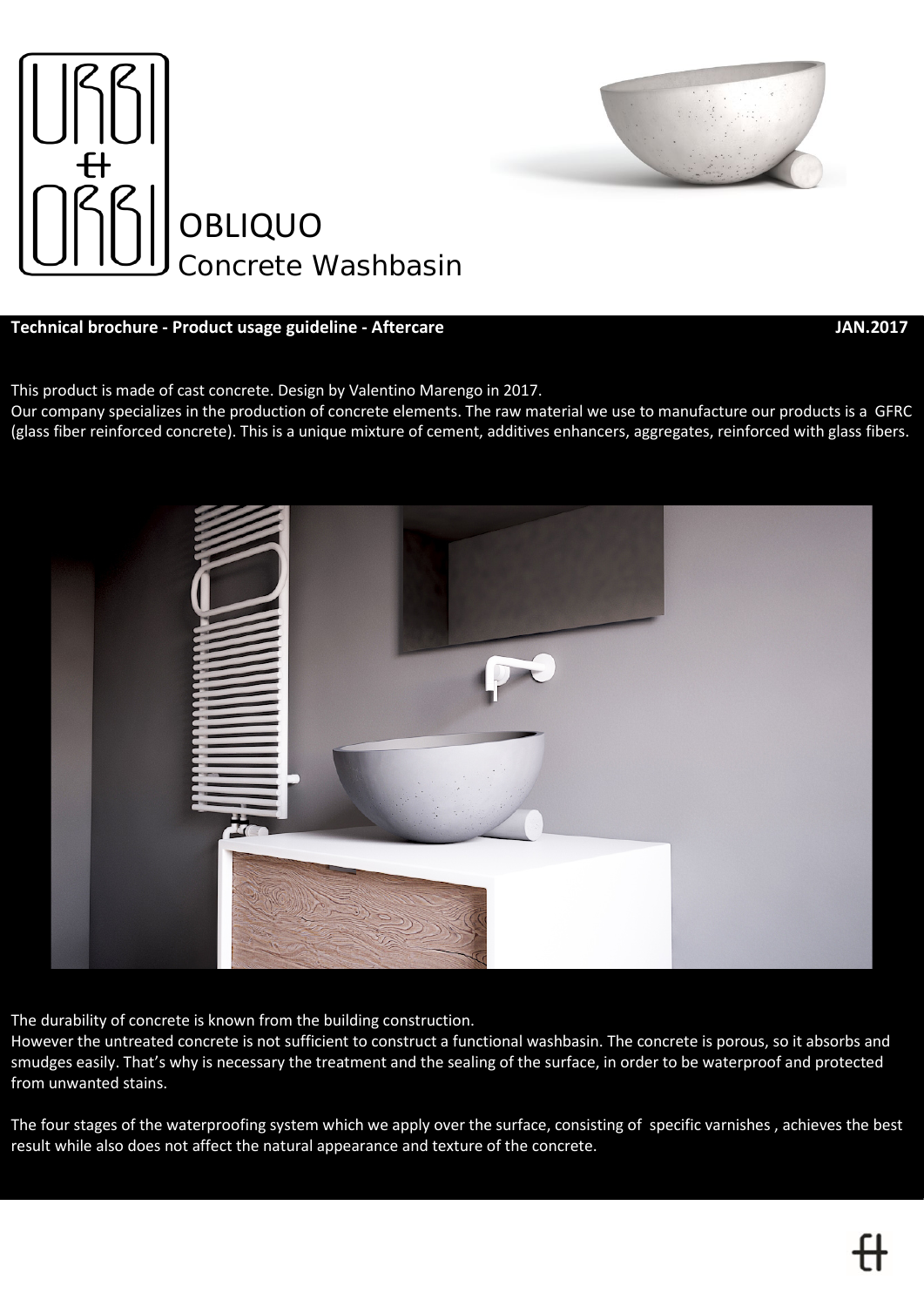

Diameter: 34,5cm Height: 14 cm- 18,5 cm Weight: 7 kil

Each design element that is made from concrete, acquires value thanks to its uniqueness, its character, its aspect. Available in six shades (light gray, gray, dark gray, anthracite, ivory, brown Beige) with various grades of hue in every piece, as well as between the pieces.

| Medium grey<br>Light grey<br><b>Anthracite</b><br>Dark grey<br><b>Ivory</b> | <b>Brown</b> |
|-----------------------------------------------------------------------------|--------------|
|-----------------------------------------------------------------------------|--------------|

If we select to live with concrete, it will be supposed in advance that we have decided to respect its nature. We will be ready to make reprocesses in our habits. We will attend it as much as it needs in order that its ageing will be done smoothly, without deterioration.

## **Warrantee valid for 2 years.**

This product is intended for private or public bathrooms, WC, and for indoor usage only.

## **Load resistance: durable in accordance of EN 14688**

Although the concrete is a very hard material, it could break like a marble or a stone or ceramic. For this reason avoid the impact of heavy objects directly onto the concrete surface.

## **Resistance to abrasion**

## **The stain protection top layer is strong enough for the usual daily usage, in accordance of EN 14688**

We recommend, not to rub the surfaces with sharp objects like wire, metal objects or tools and hard sponges. The frequent use of those objects could wears out the sealing.

## **Resistance against chemicals and staining agents**

The surface is cleanable and resistant from stain in accordance of EN 14688. We recommend if you pour colored liquids, remove them with water before they dry, so you don't have to rub it excessively later. Always use soft sponges and common detergents for cleaning. Avoid the pouring of acids, solvents or alcohol, however if so, remove them with water in reasonable time. The frequent use of such kind of liquids could corrode the sealing.

### **Resistance to temperature changes**

This washbasin is tested and durable in the usual temperature changes of water, in accordance of EN 14688

**We recommend avoiding the usage of boiled – very hot water,** especially the frosty days.

For further technical information or advice of usage, contact our technical department.